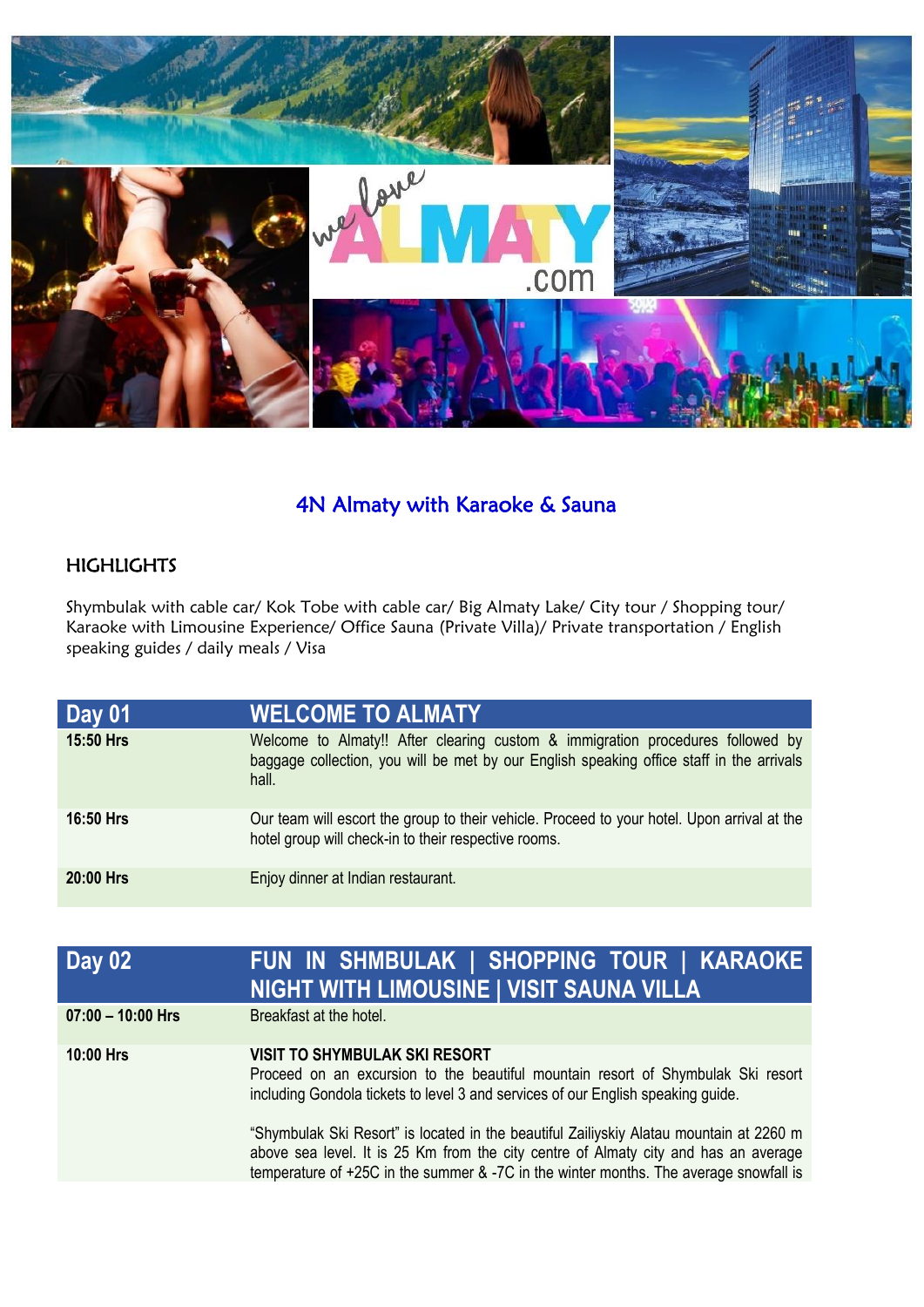|           | around 1.5M. It is usually very sunny as the average number of sunny days a year can<br>reach 90%. Ski season is normally begins in December and can run into April.                                                                                                                                                                                                                                                                                                                                                                                                                                                                                                                                                                                                                                                                                                 |
|-----------|----------------------------------------------------------------------------------------------------------------------------------------------------------------------------------------------------------------------------------------------------------------------------------------------------------------------------------------------------------------------------------------------------------------------------------------------------------------------------------------------------------------------------------------------------------------------------------------------------------------------------------------------------------------------------------------------------------------------------------------------------------------------------------------------------------------------------------------------------------------------|
|           | The ski slopes are served by Gondola cars from "Medeu" to the base of Shymbulak,<br>2260 m above sea level. This Gondola is the world's third-longest Gondola with a length<br>of 4.5 KM. The Gondola has 114 comfortable cabins for all guests of the resort and has<br>the capacity of 2,000 people per hour. The Ski resort has six lifts that service the<br>mountains. Two combination lifts (Combi1 & Combi2) that have both quad-chairs and 8<br>passenger cabins, two quad-chair lifts. The lift system will take you to Talgar pass where<br>you are 3180 m above sea level. A vertical rise of 920 m. The majestic mountain view<br>with snowy slopes and evergreen Tien Shan are spectacular and must be seen.<br>Located in the resort is a hotel, restaurants, café and coffee shop with a variety of cuisine<br>to suit all taste.<br>Time at leisure. |
|           |                                                                                                                                                                                                                                                                                                                                                                                                                                                                                                                                                                                                                                                                                                                                                                                                                                                                      |
| 14:00 Hrs | Lunch at Indian restaurant.                                                                                                                                                                                                                                                                                                                                                                                                                                                                                                                                                                                                                                                                                                                                                                                                                                          |
| 15:00 Hrs | <b>Shopping Tour</b><br>Almaty is great for shopping. Your tour guide will take you to visit various modern<br>shopping malls around the city. Some of the well known malls are Mega Mall, Dostyk<br>Plaza, Villa boutiques.                                                                                                                                                                                                                                                                                                                                                                                                                                                                                                                                                                                                                                         |
| Later     | Return to the hotel for relaxation & free time.                                                                                                                                                                                                                                                                                                                                                                                                                                                                                                                                                                                                                                                                                                                                                                                                                      |
|           |                                                                                                                                                                                                                                                                                                                                                                                                                                                                                                                                                                                                                                                                                                                                                                                                                                                                      |
| 20:00 Hrs | <b>Private Party</b><br>Enjoy a night of fun at a private Karaoke (with Vodka & Snacks) followed by a Limousine<br>ride to a private Villa with pool.                                                                                                                                                                                                                                                                                                                                                                                                                                                                                                                                                                                                                                                                                                                |
| 23:00 Hrs | Later, proceed to visit Private Sauna villa in Limousine for 2 hrs.                                                                                                                                                                                                                                                                                                                                                                                                                                                                                                                                                                                                                                                                                                                                                                                                  |

## **Day 03 BIG ALMATY LAKE | GREEN BAZAAR + RAKHAT CHOCOLATE SHOP**

**07:00 – 10:00 Hrs** Breakfast at the hotel.

#### **10:00 Hrs VISIT TO BIG ALMATY LAKE**

Lake located at an altitude of 2500 meters above sea level. The inhabitants call it Zhasylkol which means "Green Lake" in Kazakh language. You will spend a few hours enjoying the pristine natural beauty of the glaciers, the harsh peaks and pine forests. On the return back to the city, the group will make a quick halt to visit The First President Park. The total area of the park is 73 hectares. The main idea of the creation the park is a combination of the unique natural landscape of Almaty and scientific achievements of the twentieth century.

**14:00 Hrs** Lunch at Indian restaurant.

### **15:00 Hrs GREEN BAZAAR + RAKHAT CHOCOLATE SHOP**

If you are among these, who don't like to go to a mall and prefer the outdoor market among fresh air and belong to the old-school shopping type, then without wasting any time, head straight towards the Zelyony Bazaar located close to the Paniflov Park in Almaty. Also, known as the Green Market, this market is your typical local market where you can purchase everything starting from meat to spices to fruits to even clothes and